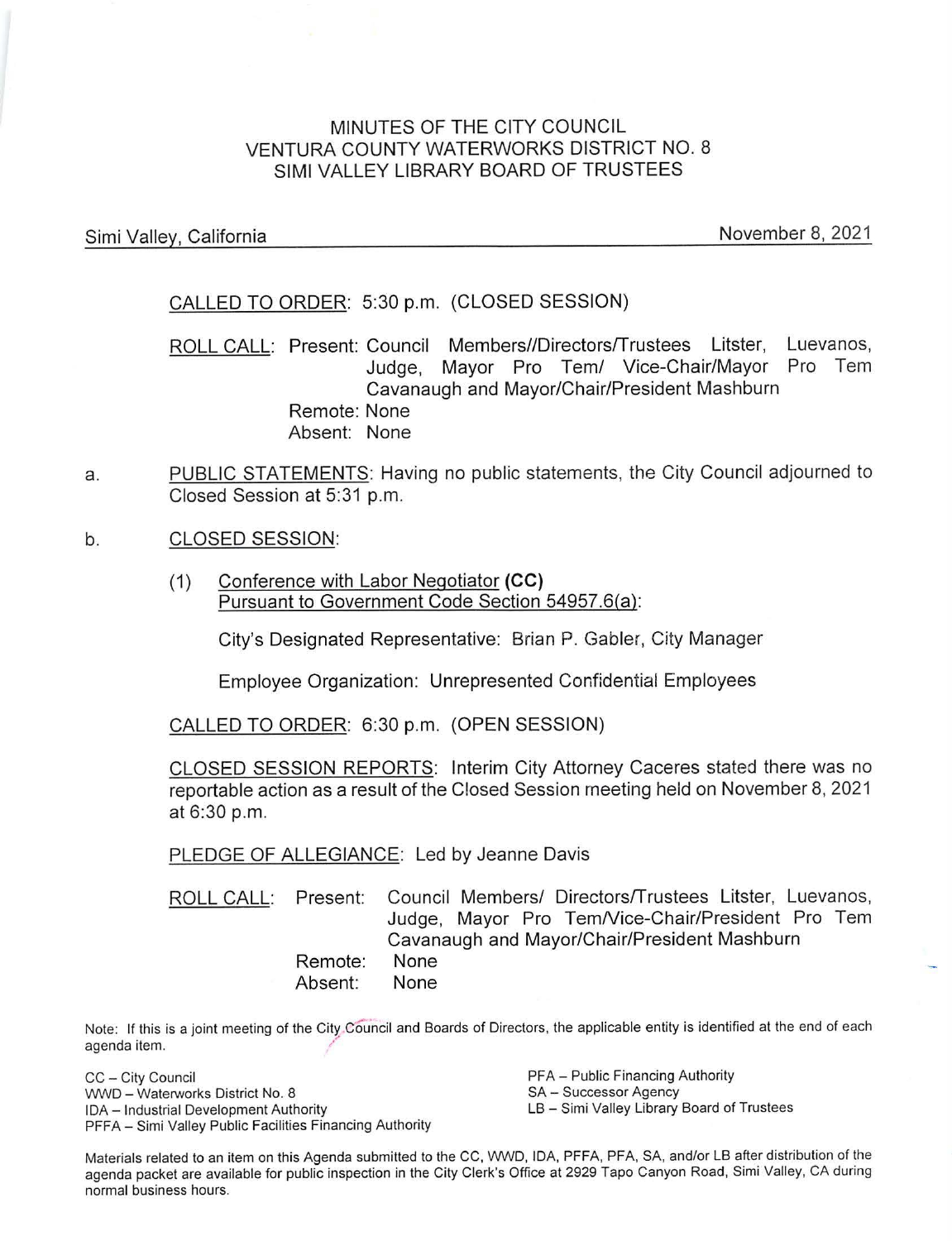| <b>Minutes</b> |  |
|----------------|--|
|----------------|--|

- 1. AGENDA REVIEW: City Manager Brian Gabler stated there was a recommendation to continue Public Hearing Item 4A, he stated receipt of a letter from the appellant regarding Agenda Item 48, and a Supplemental report for Agenda Item 4C.
- 1A. ACTION: Council Member/Directorffrustee Litster moved that all resolutions and ordinances presented tonight be read in title only and all further reading be waived. Council Member/Director/Trustee Luevanos seconded the motion. **(CC/WWD/LB)**

# ROLL CALL

AYES: NAYS: ABSENT: Council Members/Directorsffrustees Litster, Luevanos, Judge, Mayor Pro Tem/Vice-Chair/President Pro Tem Cavanaugh and Mayor/Chair/President Mashburn None None

- ABSTAIN: **None**
- 1B. It is the policy of the City Council that upon reaching 11:30 p.m., the City Council will not address any new agenda items. Should the City Council continue to address an in-progress agenda item past 12:00 midnight, the following motion is in order.

MOTION: Move that the City Council meeting tonight may extend beyond the midnight deadline to conclude the agenda (Section 2-1.106 SVMC).

1C. DECLARATION OF CONFLICT: None

# 1D. CERTIFICATES/HONORARY RESOLUTIONS/PROCLAMATIONS:

(1) A proclamation declaring the month of November 2021 as Native American Heritage Month **(CC)** 

Deputy City Manager, Samantha Argabrite, read the proclamation declaring the month of November 2021 as Native American Heritage Month.

(2) A proclamation declaring November 27. 2021 as Small Business Saturday (Swan) **(CC)** 

Management Analyst, Kelly Tinker, read the proclamation declaring November 27, 2021 as Small Business Saturday.

- 2. PUBLIC STATEMENTS ON APPOINTMENTS, SPECIAL PRESENTATIONS AND INFORMATIONAL REPORTS: None
- 3. APPOINTMENTS/SPECIAL PRESENTATIONS AND INFORMATIONAL REPORTS: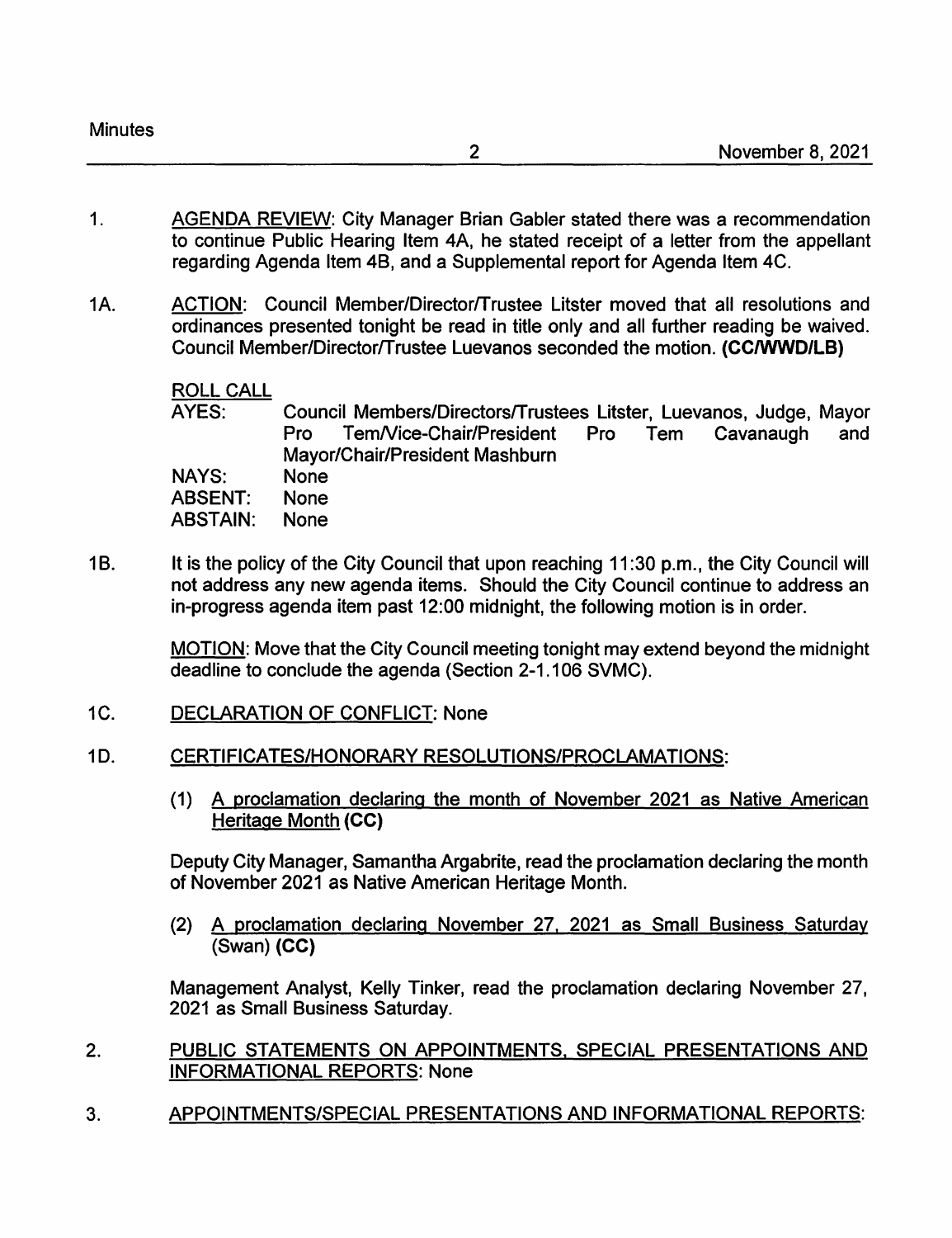#### 3A. APPOINTMENTS:

(1) Appointment of Special Event Support Review Committee members (Swan) **(CC)** 

ACTION: Council Member/Director/Trustee Litster moved to appoint Pat Lewis, Theresa Ramirez, Tammy Wirtz, Michelle Scharf, and Janet Plant to the 2022 Special Event Support Review Committee. Council Member/Director/Trustee Luevanos seconded the motion.

ROLL CALL

| AYES:          | Council Members/Directors/Trustees Litster, Luevanos, Judge, |
|----------------|--------------------------------------------------------------|
|                | Mayor Pro Tem/Vice-Chair/President Pro Tem Cavanaugh and     |
|                | Mayor/Chair/President Mashburn                               |
| <b>NAYS:</b>   | <b>None</b>                                                  |
| <b>ABSENT:</b> | <b>None</b>                                                  |
| ABSTAIN:       | <b>None</b>                                                  |

(2) Appointment of Neighborhood Council Executive Board members to the four Neighborhood Councils (Perras) **(CC)** 

ACTION: Council Member/Director/Trustee Luevanos moved to approve, and the Mayor to appoint, 17 applicants nominated to serve on the Executive Boards of the four Neighborhood Councils for a term commencing on November 9, 2021, and expiring on October 31, 2023.

The motion failed for lack of a second.

ACTION: Council Member/Director/Trustee Judge moved to vote on Neighborhood Council members individually. Mayor Pro Tem/Vice Chair/President Pro Tem Cavanaugh seconded the motion.

ROLL CALL

| AYES:          | Council Members/Directors/Trustees Litster, Judge, Mayor Pro |     |
|----------------|--------------------------------------------------------------|-----|
|                | Tem/Vice-Chair/President<br>Cavanaugh<br>Pro<br>Tem          | and |
|                | Mayor/Chair/President Mashburn                               |     |
| <b>NAYS:</b>   | <b>Council Member/Director/Trustee Luevanos</b>              |     |
| <b>ABSENT:</b> | <b>None</b>                                                  |     |
| ABSTAIN:       | <b>None</b>                                                  |     |

ACTION: Mayor/Chair/President Mashburn moved to approve Jill Abele nominated to serve on the Executive Board of Neighborhood Council #1 for a term commencing on November 9, 2021, and expiring on October 31, 2023. Council Member/Director/Trustee Judge seconded the motion.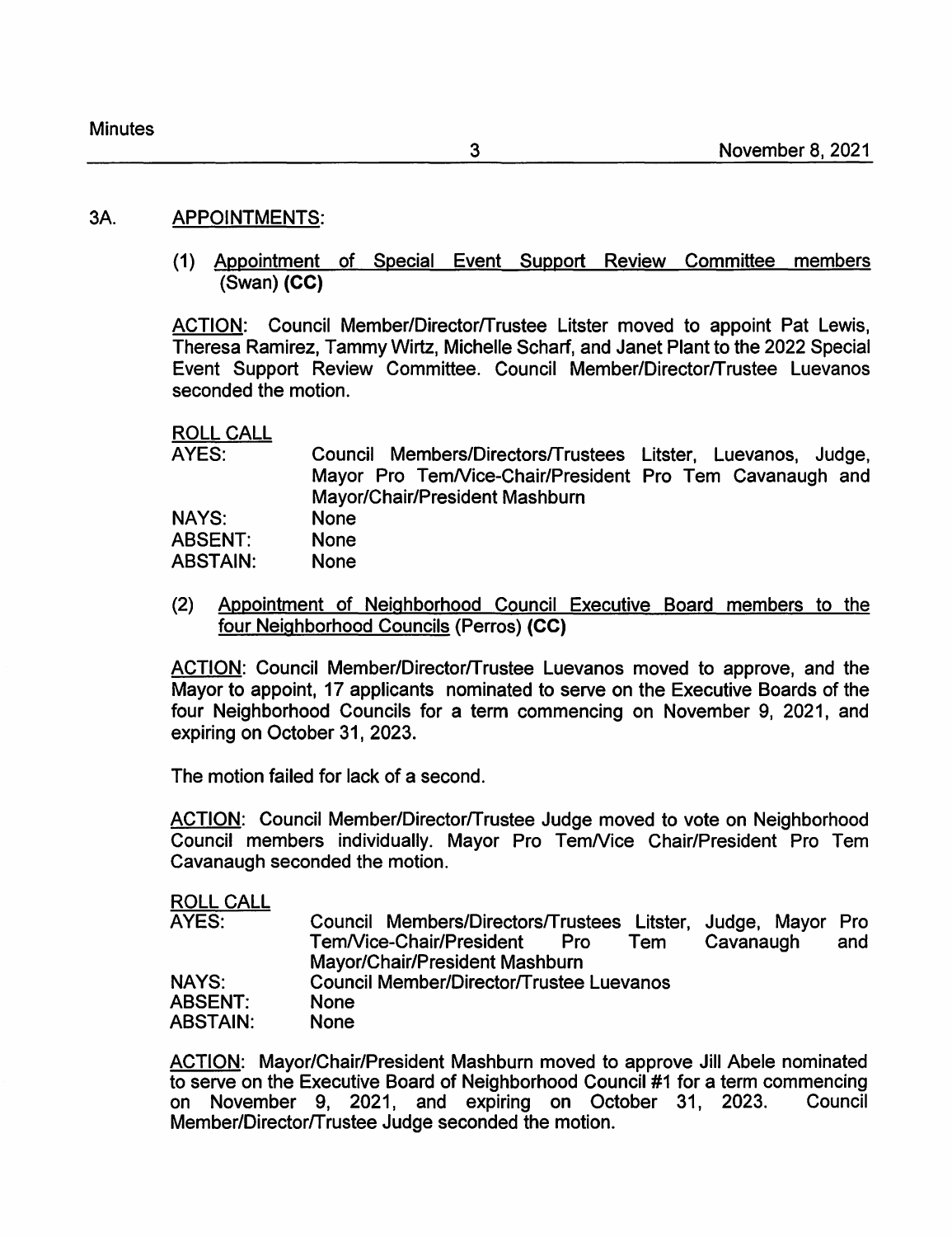ROLL CALL

| AYES:           | Council Members/Directors/Trustees Litster, Judge, Mayor Pro |     |
|-----------------|--------------------------------------------------------------|-----|
|                 | Tem/Vice-Chair/President<br>Cavanaugh<br>Pro<br>Tem          | and |
|                 | Mayor/Chair/President Mashburn                               |     |
| <b>NAYS:</b>    | <b>None</b>                                                  |     |
| <b>ABSENT:</b>  | <b>None</b>                                                  |     |
| <b>ABSTAIN:</b> | <b>Council Member/Director/Trustee Luevanos</b>              |     |

ACTION: Mayor/Chair/President Mashburn moved to approve Dalila Minter nominated to serve on the Executive Board of Neighborhood Council #1 for a term commencing on November 9, 2021, and expiring on October 31, 2023. Council Member/Director/Trustee Judge seconded the motion.

ROLL CALL

| AYES:           | Council Members/Directors/Trustees Litster, Judge, Mayor Pro<br>Tem/Vice-Chair/President<br>Cavanaugh<br>Pro<br>Tem | and |
|-----------------|---------------------------------------------------------------------------------------------------------------------|-----|
|                 | Mayor/Chair/President Mashburn                                                                                      |     |
| NAYS:           | <b>None</b>                                                                                                         |     |
| <b>ABSENT:</b>  | <b>None</b>                                                                                                         |     |
| <b>ABSTAIN:</b> | Council Member/Director/Trustee Luevanos                                                                            |     |

ACTION: Mayor/Chair/President Mashburn moved to approve Alberto Vazquez-Dzul nominated to serve on the Executive Board of Neighborhood Council #1 for a term commencing on November 9, 2021, and expiring on October 31, 2023. Council Member/Director/Trustee Judge seconded the motion.

#### ROLL CALL

| AYES:           | Council Members/Directors/Trustees Litster, Judge, Mayor Pro |     |
|-----------------|--------------------------------------------------------------|-----|
|                 | Tem/Vice-Chair/President<br>Cavanaugh<br>Pro<br>Tem          | and |
|                 | Mayor/Chair/President Mashburn                               |     |
| <b>NAYS:</b>    | <b>None</b>                                                  |     |
| <b>ABSENT:</b>  | <b>None</b>                                                  |     |
| <b>ABSTAIN:</b> | <b>Council Member/Director/Trustee Luevanos</b>              |     |

ACTION: Mayor/Chair/President Mashburn moved to approve Tom Williams nominated to serve on the Executive Board of Neighborhood Council #1 for a term commencing on November 9, 2021, and expiring on October 31, 2023. Council Member/Director/Trustee Litster seconded the motion.

| <b>ROLL CALL</b> |                                                              |
|------------------|--------------------------------------------------------------|
| AYES:            | Council Members/Directors/Trustees Litster, Judge, Mayor Pro |
|                  | Tem/Vice-Chair/President<br>Cavanaugh<br>and<br>Tem<br>Pro   |
|                  | Mayor/Chair/President Mashburn                               |
| <b>NAYS:</b>     | None                                                         |
| <b>ABSENT:</b>   | <b>None</b>                                                  |
| <b>ABSTAIN:</b>  | Council Member/Director/Trustee Luevanos                     |

4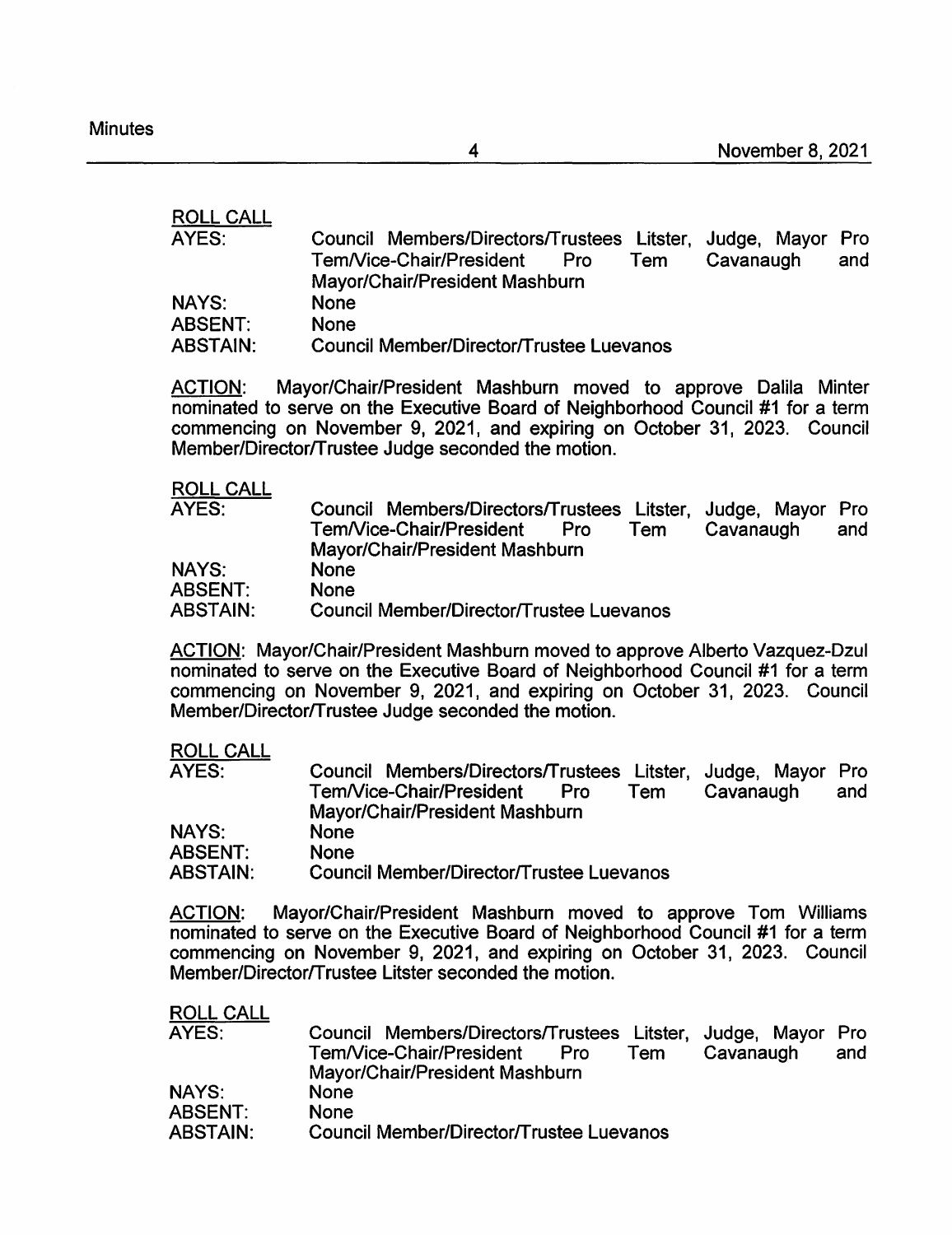ACTION: Mayor/Chair/President Mashburn moved to approve Suzanne Aguilar nominated to serve on the Executive Board of Neighborhood Council #2 for a term commencing on November 9, 2021, and expiring on October 31, 2023. Council Member/Director/Trustee Judge seconded the motion.

#### ROLL CALL

AYES: Council Members/Directors/Trustees Litster, Luevanos, Judge, Mayor Pro Tem/Vice-Chair/President Pro Tem Cavanaugh and Mayor/Chair/President Mashburn

| <b>NAYS:</b> | <b>None</b> |
|--------------|-------------|
| ABSENT:      | None        |
| ABSTAIN:     | <b>None</b> |

ACTION: Mayor/Chair/President Mashburn moved to approve Karl Birch nominated to serve on the Executive Board of Neighborhood Council #2 for a term commencing on November 9, 2021, and expiring on October 31, 2023. Council Member/Director/Trustee Judge seconded the motion.

ROLL CALL

| AYES:           | Council Members/Directors/Trustees Litster, Luevanos, Judge, |
|-----------------|--------------------------------------------------------------|
|                 | Mayor Pro Tem/Vice-Chair/President Pro Tem Cavanaugh and     |
|                 | Mayor/Chair/President Mashburn                               |
| <b>NAYS:</b>    | <b>None</b>                                                  |
| <b>ABSENT:</b>  | <b>None</b>                                                  |
| <b>ABSTAIN:</b> | <b>None</b>                                                  |

ACTION: Mayor/Chair/President Mashburn moved approve to Dmitry Erman nominated to serve on the Executive Board of Neighborhood Council #2 for a term commencing on November 9, 2021, and expiring on October 31, 2023. Council Member/Director/Trustee Judge seconded the motion.

## ROLL CALL

AYES: NAYS: Council Members/Directors/Trustees Litster, Luevanos, Judge, Mayor Pro Tem/Vice-Chair/President Pro Tem Cavanaugh and Mayor/Chair/President Mashburn None

| <b>ABSENT:</b>  | <b>None</b> |
|-----------------|-------------|
| <b>ABSTAIN:</b> | <b>None</b> |

ACTION: Mayor/Chair/President Mashburn moved to approve John McHale nominated to serve on the Executive Board of Neighborhood Council #2 for a term commencing on November 9, 2021, and expiring on October 31, 2023. Council Member/Director/Trustee Judge seconded the motion.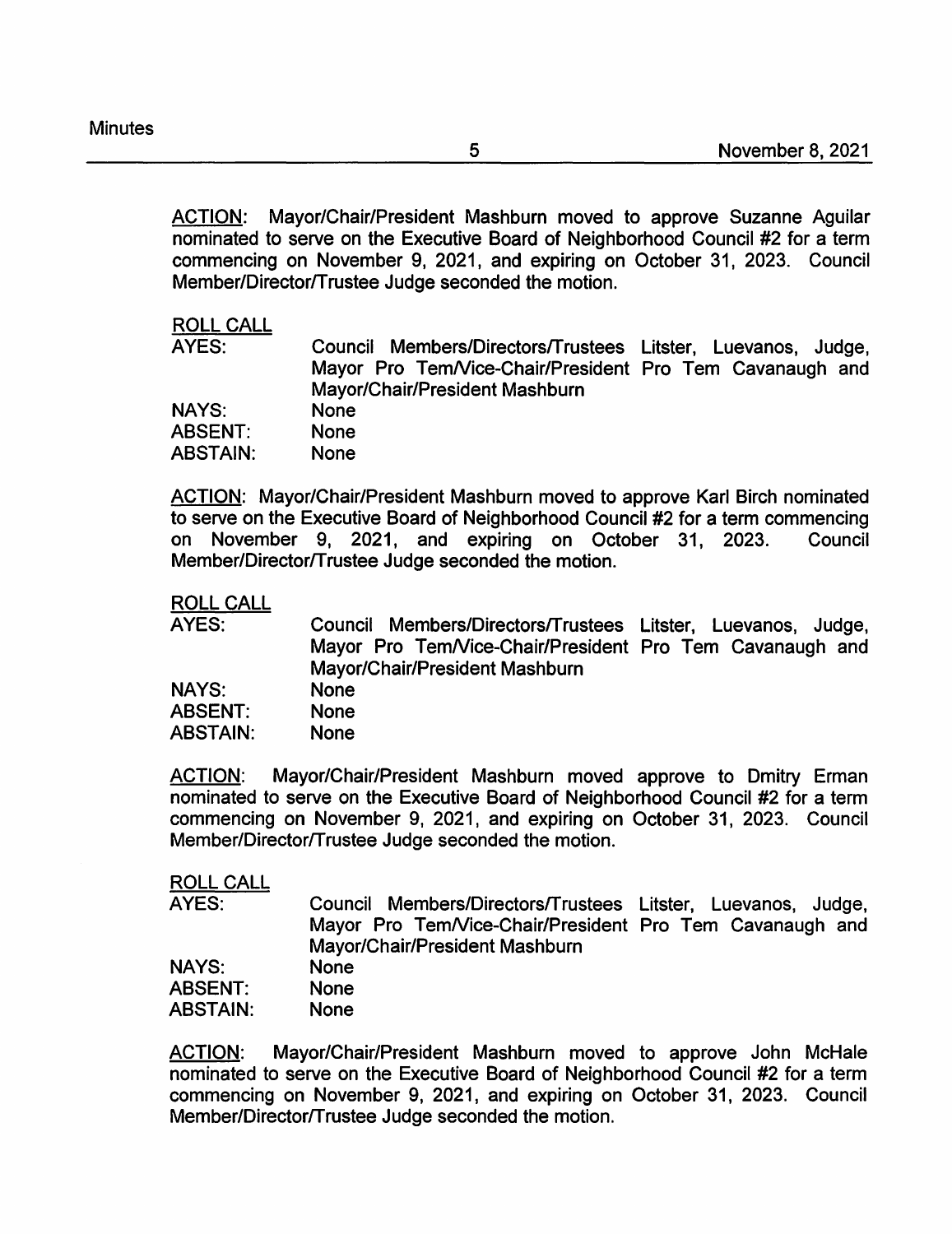# ROLL CALL

| AYES:          | Council Members/Directors/Trustees Litster, Luevanos, Judge, |
|----------------|--------------------------------------------------------------|
|                | Mayor Pro Tem/Vice-Chair/President Pro Tem Cavanaugh and     |
|                | Mayor/Chair/President Mashburn                               |
| <b>NAYS:</b>   | <b>None</b>                                                  |
| <b>ABSENT:</b> | <b>None</b>                                                  |
| ABSTAIN:       | <b>None</b>                                                  |
|                |                                                              |

ACTION: Council Member/Director/Trustee Luevanos moved to approve Rebecca Albarran nominated to serve on the Executive Board of Neighborhood Council #3 for a term commencing on November 9, 2021, and expiring on October 31, 2023. Mayor Pro Tem/Vice Chair/President Pro Tem Cavanaugh seconded the motion.

# ROLL CALL

| AYES:           | Council Members/Directors/Trustees Litster, Luevanos, and Mayor |
|-----------------|-----------------------------------------------------------------|
|                 | Pro Tem/Vice-Chair/President Pro Tem Cavanaugh                  |
| <b>NAYS:</b>    | Council Member/Director/Trustee Judge and Mayor/Chair/President |
|                 | Mashburn                                                        |
| <b>ABSENT:</b>  | <b>None</b>                                                     |
| <b>ABSTAIN:</b> | <b>None</b>                                                     |

ACTION: Mayor/Chair/President Mashburn moved approve Julie Bershin nominated to serve on the Executive Board of Neighborhood Council #3 for a term commencing on November 9, 2021, and expiring on October 31, 2023. Council Member/Director/Trustee Judge seconded the motion.

#### ROLL CALL

| AYES:        | Council Members/Directors/Trustees Litster, Judge, Mayor Pro |     |
|--------------|--------------------------------------------------------------|-----|
|              | Tem/Vice-Chair/President<br>Cavanaugh<br>Tem<br>Pro          | and |
|              | Mayor/Chair/President Mashburn                               |     |
| <b>NAYS:</b> | <b>None</b>                                                  |     |
| ABSENT:      | <b>None</b>                                                  |     |
| ABSTAIN:     | Council Member/Director/Trustee Luevanos                     |     |

ACTION: Mayor/Chair/President Mashburn moved approve Evelyn Gatewood nominated to serve on the Executive Board of Neighborhood Council #3 for a term commencing on November 9, 2021, and expiring on October 31, 2023. Council Member/Director/Trustee Judge seconded the motion.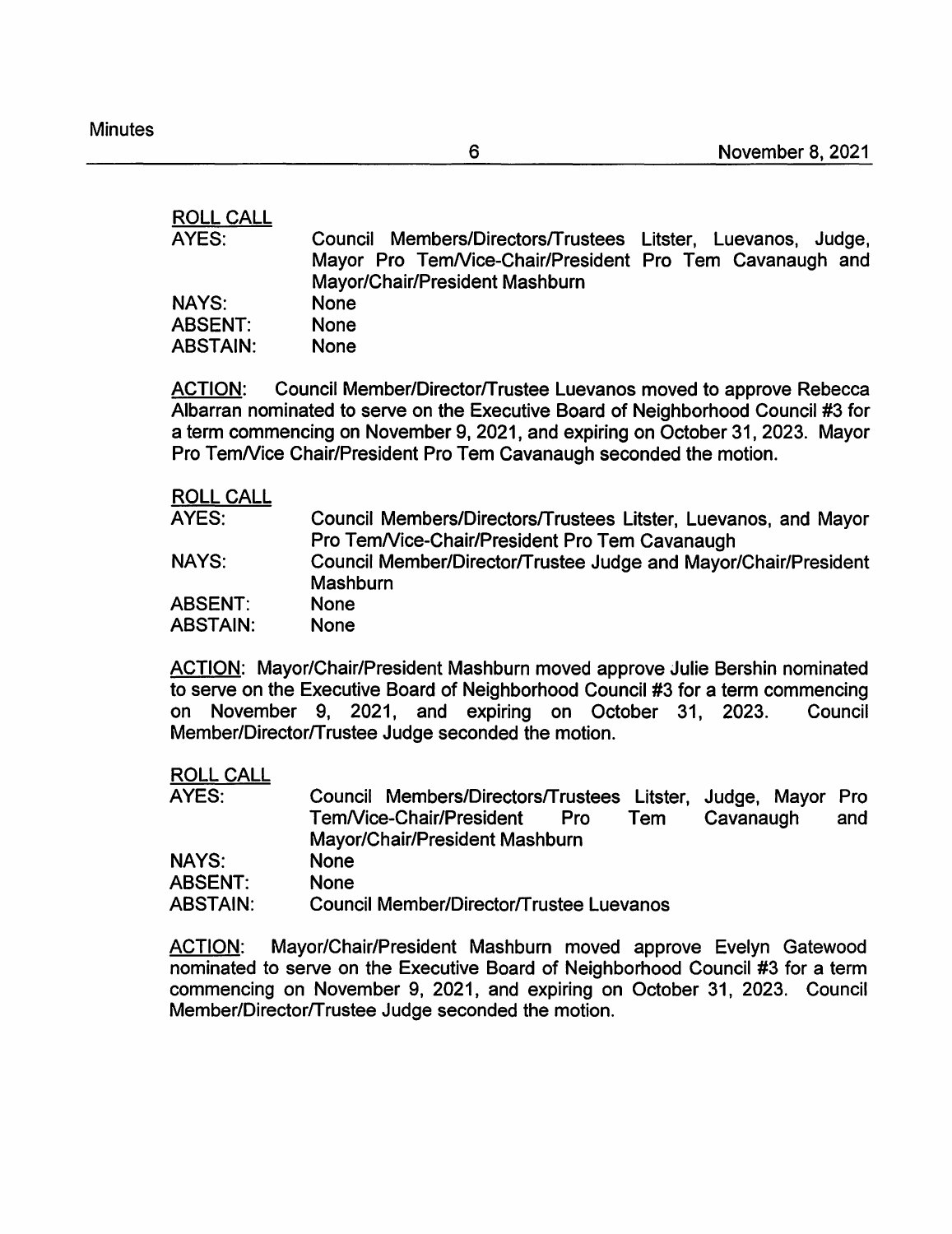/

7

| <b>ROLL CALL</b> |                                                                   |
|------------------|-------------------------------------------------------------------|
| AYES:            | Council Members/Directors/Trustees Litster, Judge, Mayor<br>Pro   |
|                  | Tem/Vice-Chair/President<br>Cavanaugh<br>Tem<br><b>Pro</b><br>and |
|                  | Mayor/Chair/President Mashburn                                    |
| <b>NAYS:</b>     | <b>None</b>                                                       |
| <b>ABSENT:</b>   | <b>None</b>                                                       |
| <b>ABSTAIN:</b>  | <b>Council Member/Director/Trustee Luevanos</b>                   |

ACTION: Mayor/Chair/President Mashburn moved approve Amin Maghsoodi nominated to serve on the Executive Board of Neighborhood Council #3 for a term commencing on November 9, 2021, and expiring on October 31, 2023. Council Member/Director/Trustee Judge seconded the motion.

# ROLL CALL

| AYES:           | Council Members/Directors/Trustees Litster, Luevanos, Judge, |
|-----------------|--------------------------------------------------------------|
|                 | Mayor Pro Tem/Vice-Chair/President Pro Tem Cavanaugh and     |
|                 | Mayor/Chair/President Mashburn                               |
| NAYS:           | <b>None</b>                                                  |
| <b>ABSENT:</b>  | <b>None</b>                                                  |
| <b>ABSTAIN:</b> | <b>None</b>                                                  |

ACTION: Mayor/Chair/President Mashburn moved approve Bobby Calderon nominated to serve on the Executive Board of Neighborhood Council #4 for a term commencing on November 9, 2021, and expiring on October 31, 2023. Council Member/Director/Trustee Judge seconded the motion.

#### ROLL CALL

| AYES:          | Council Members/Directors/Trustees Litster, Luevanos, Judge, |
|----------------|--------------------------------------------------------------|
|                | Mayor Pro Tem/Vice-Chair/President Pro Tem Cavanaugh and     |
|                | Mayor/Chair/President Mashburn                               |
| <b>NAYS:</b>   | <b>None</b>                                                  |
| <b>ABSENT:</b> | <b>None</b>                                                  |
| ABSTAIN:       | <b>None</b>                                                  |

ACTION: Mayor/Chair/President Mashburn moved approve Nora Frost nominated to serve on the Executive Board of Neighborhood Council #4 for a term commencing on November 9, 2021, and expiring on October 31, 2023. Council Member/Director/Trustee Judge seconded the motion.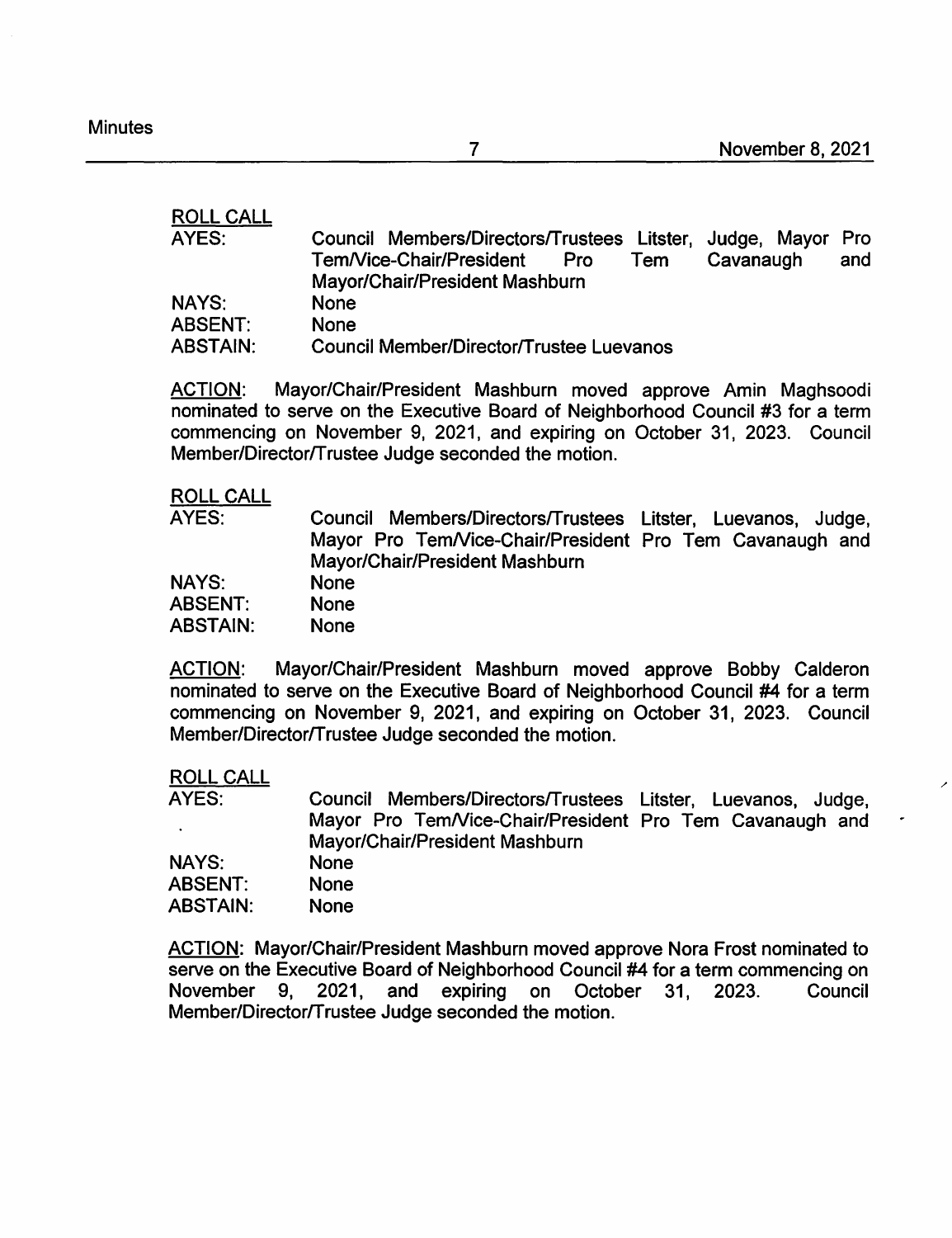ROLL CALL AYES: **NAYS: ABSENT: ABSTAIN:**  Council Members/Directors/Trustees Litster, Luevanos, Judge, Mayor Pro Tem/Vice-Chair/President Pro Tem Cavanaugh and Mayor/Chair/President Mashburn None None None

ACTION: Mayor/Chair/President Mashburn moved approve Brian Kane nominated to serve on the Executive Board of Neighborhood Council #4 for a term commencing on<br>November 9. 2021. and expiring on October 31. 2023. Council November 9, 2021, and expiring on October 31, 2023. Member/Director/Trustee Judge seconded the motion.

#### ROLL CALL

| AYES:           | Council Members/Directors/Trustees Litster, Luevanos, Judge, |
|-----------------|--------------------------------------------------------------|
|                 | Mayor Pro Tem/Vice-Chair/President Pro Tem Cavanaugh and     |
|                 | Mayor/Chair/President Mashburn                               |
| <b>NAYS:</b>    | <b>None</b>                                                  |
| <b>ABSENT:</b>  | <b>None</b>                                                  |
| <b>ABSTAIN:</b> | <b>None</b>                                                  |

ACTION: Council Member/Director/Trustee Luevanos moved approve John Lapper nominated to serve on the Executive Board of Neighborhood Council #4 for a term commencing on November 9, 2021, and expiring on October 31, 2023.

The motion failed for lack of a second.

ACTION: Mayor/Chair/President Mashburn moved approve Michael Murphy nominated to serve on the Executive Board of Neighborhood Council #4 for a term commencing on November 9, 2021, and expiring on October 31, 2023. Council Member/Director/Trustee Judge seconded the motion.

#### ROLL CALL

| AYES:           | Council Members/Directors/Trustees Litster, Luevanos, Judge, |
|-----------------|--------------------------------------------------------------|
|                 | Mayor Pro Tem/Vice-Chair/President Pro Tem Cavanaugh and     |
|                 | Mayor/Chair/President Mashburn                               |
| <b>NAYS:</b>    | None                                                         |
| <b>ABSENT:</b>  | <b>None</b>                                                  |
| <b>ABSTAIN:</b> | <b>None</b>                                                  |

38. SPECIAL PRESENTATIONS: None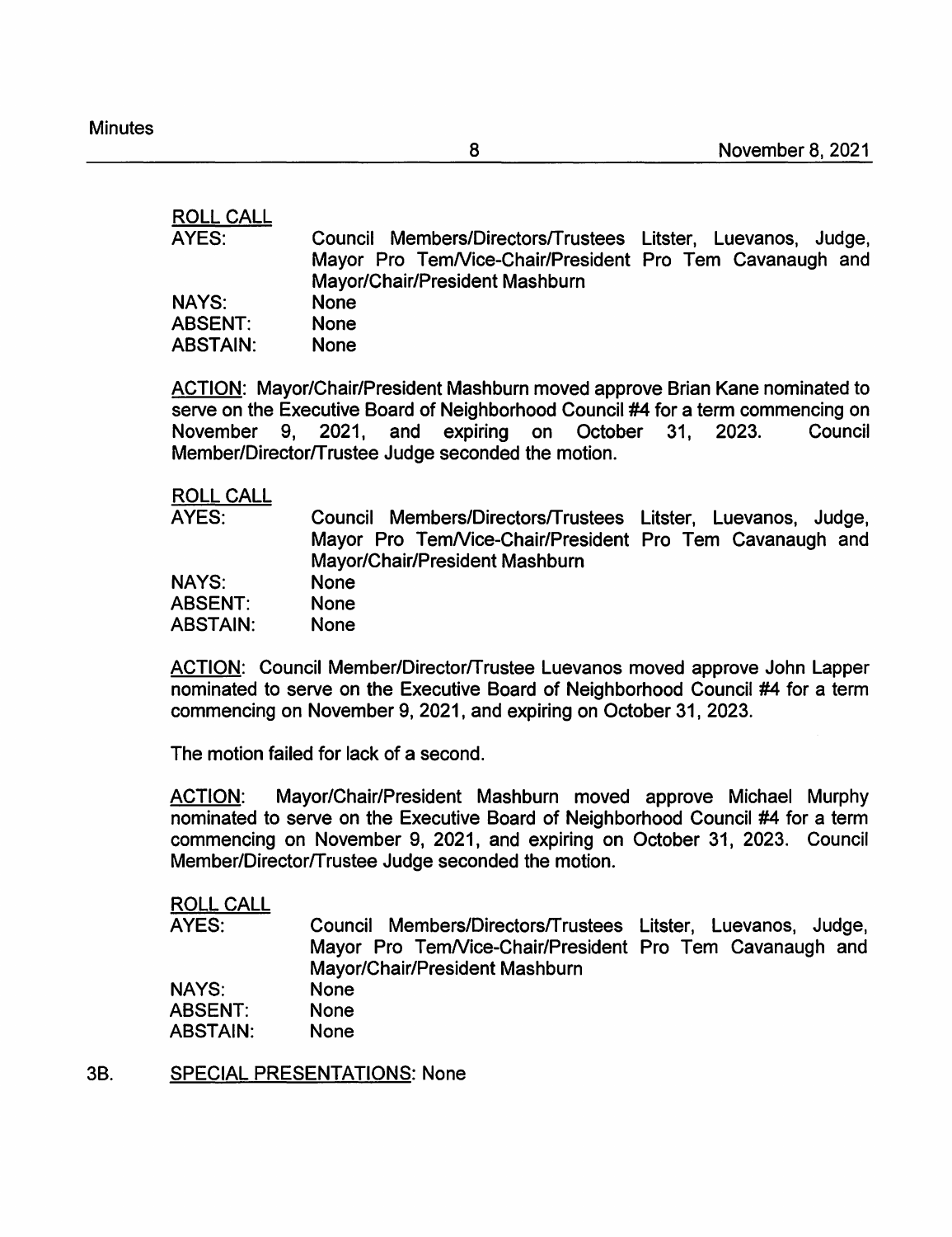| <b>Minutes</b> |  |
|----------------|--|
|----------------|--|

## 3C. INFORMATIONAL REPORTS:

(1) Informational presentation by Youth Council **(CC}** 

Youth Council member Ahishek Jagannathan provided an informational report on behalf of the Youth Council.

4. PUBLIC HEARINGS:

6:40 P.M. TIME SPECIFIC AGENDA ITEM 4A {Per Election Code Section 21627.1)

- 4A. Public hearing on the redistricting process and to receive input from the public for the redrawing of election district boundaries (Blanco/Caceres) **(CC} ITEM WAS CONTINUTED TO THE MEETING OF DECEMBER 20, 2021**
- 48. Appeal of Tree Advisory Board Denial to Remove a Parkway Tree at 3427 Texas Avenue (Fuchiwaki) **(CC}**

Mayor Mashburn opened the public hearing at 7:27 p.m.

Handout submitted by appellant Pete Seth-Hunter (Appendix A)

The following submitted a speaker card and spoke:

1. Thomas Bouchard, Simi Valley, CA spoke about the destructive nature of the pine trees to cars and homes and asked for their removal.

Mayor Mashburn closed the public portion of the hearing at 8:28 p.m.

ACTION: Council Member/Director/Trustee Luevanos moved that the City Council determine the street tree at 3427 Texas Avenue does not satisfy the City's tree removal criteria, and recommend that the tree not be removed, and deny the resident's appeal of Tree Advisory Board's decision. Council Member/Director/Trustee Judge seconded the motion.

# ROLL CALL

- AYES: Council Members/Directors/Trustees Litster, Luevanos, Judge, and Mayor/Chair/President Mashburn
- NAYS: Mayor Pro Tem/Vice Chair/President Pro Tem Cavanaugh
- ABSENT: None
- ABSTAIN: None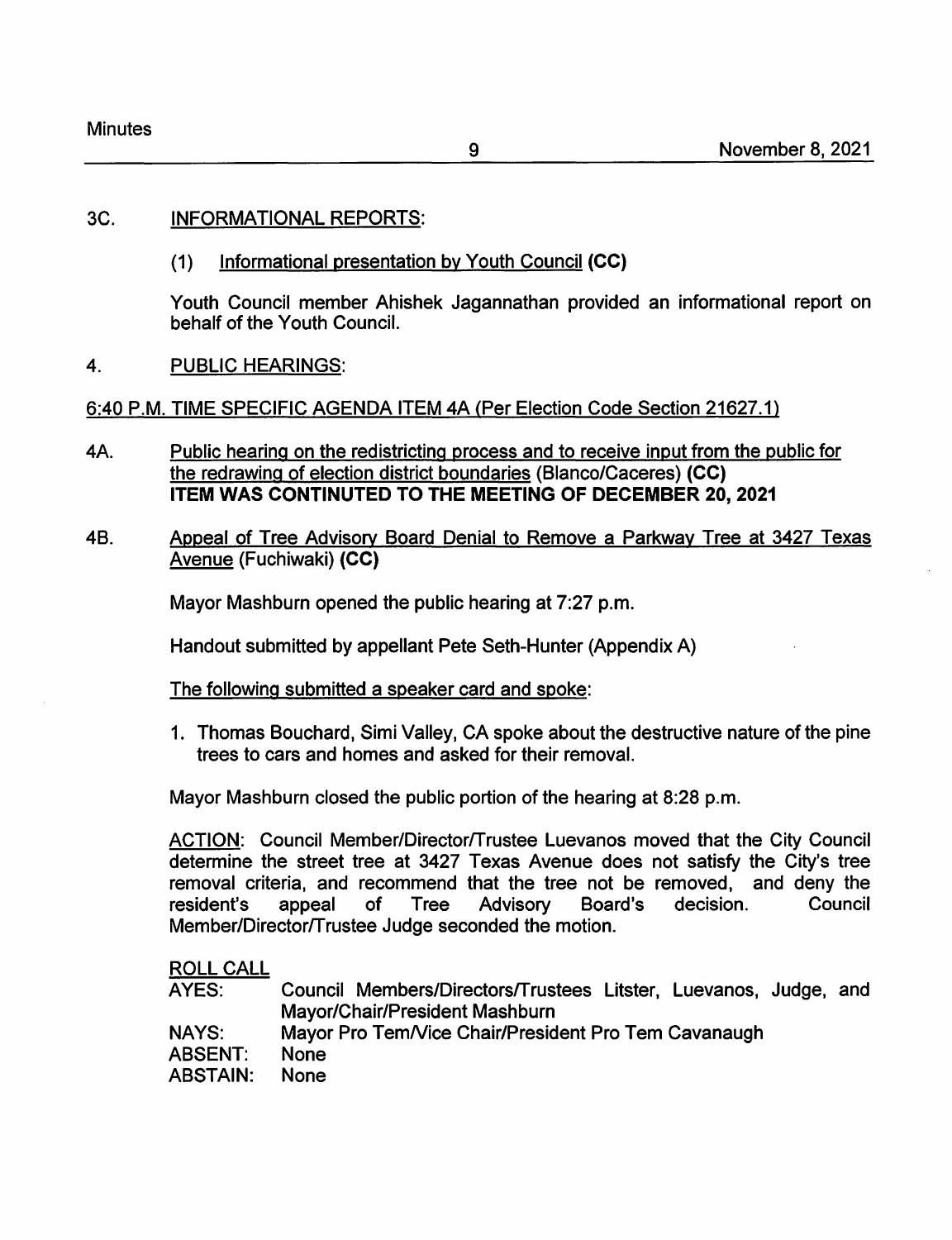4C. A continued public hearing to consider City-initiated Simi Valley Municipal Code amendments {Z-S-7 49) regarding off-street vehicle parking in residential zoning districts; a determination that the amendments are exempt from the California Environmental Quality Act {CEQA); and introduction of an ordinance (Perras) **(CC)** 

> Ordinance No. 1319 -AN ORDINANCE OF THE CITY COUNCIL OF THE CITY OF SIMI VALLEY AMENDING SIMI VALLEY MUNICIPAL CODE SECTION 9-34.040 (Z-S-749B) REGARDING OFF-STREET VEHICLE PARKING IN RESIDENTIAL ZONING DISTRICTS, AND A DETERMINATION THAT THE AMENDMENTS ARE EXEMPT FROM THE CALIFORNIA ENVIRONMENTAL QUALITY ACT (CEQA)

Mayor Mashburn opened the public hearing at 8:48 p.m.

Mayor Mashburn closed the public portion of the hearing at 9:51 p.m.

ACTION: It was by consensus of the City Council to move to introduce Ordinance No. 1319 amending parking regulations for single-family dwellings, resume enforcement of parking violations as outlined in the staff report, and conduct community outreach for six months beginning January 1, 2022 to June 30, 2022, prior to formal enforcement.

# 5. PUBLIC STATEMENTS ON ALL ITEMS OTHER THAN PUBLIC HEARINGS, APPOINTMENTS AND INFORMATIONAL REPORTS:

The following submitted a speaker card and spoke:

- 1. Elena Johnson, Simi Valley, CA, spoke about coming to America from the Philippines, her citizenship, and her support of the City Council.
- 2. Allex McIntosh, Simi Valley, CA, spoke on behalf of the company that owns the bowling alley on Cochran and Stearns and the six business tenants regarding the negative impact to their businesses from a coffee truck parking on their lot.
- 3. Ginger Zagnoli, Simi Valley, CA, asked questions relating to Senate Bills 9 and 10.
- 4. Rebecca Albarran (no address given) inquired about expectations of Neighborhood Council members, spoke in support of the current hybrid model for conducting City Council meetings, and spoke about a neighborhood parking issue.

## Public statements by Zoom speakers:

1. Reese Holland, Simi Valley, CA, spoke in support of City Council continuing the hybrid model to conduct meetings.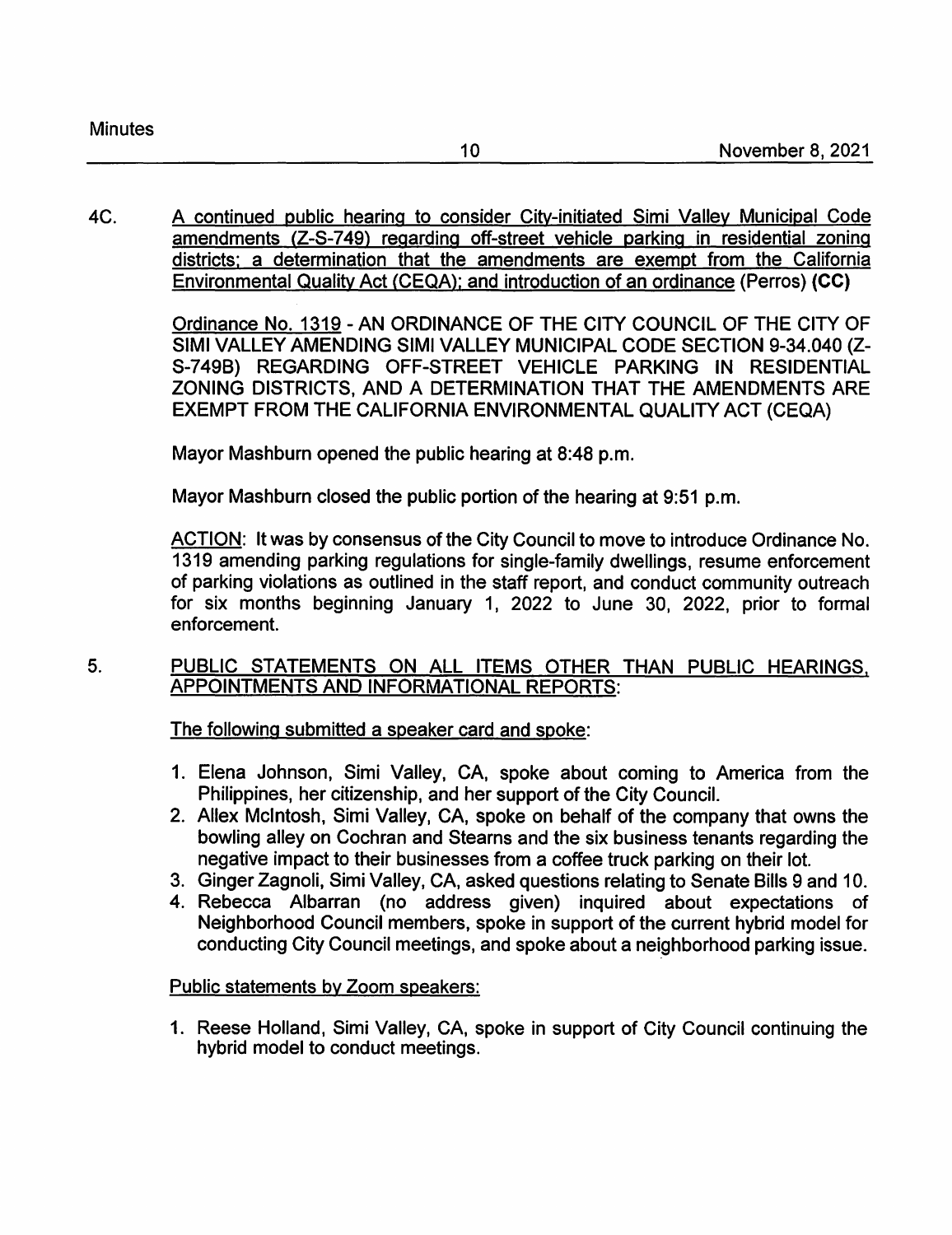#### 5A. CITY COUNCIUBOARD MEMBER/SPECIAL DISTRICT COMMENTS REGARDING PUBLIC STATEMENTS:

Council Member Litster commented on Elena Johnson's enthusiasm and will research Ginger Zagnoli's questions regarding Senate Bills 9 and 10 involving her Homeowner's Association's (HOA) Covenants, Conditions and Restrictions (CC&R). She also congratulated Rebecca Albarran on her appointment to Neighborhood Council #3.

Council Member Luevanos thanked everyone who commented on line and in person.

Council Member Judge commented on Rebecca Albarran's statements.

Mayor Mashburn asked Rebecca Albarran to make an appointment through Sue Klepper to meet with him.

# 6. CONSENT CALENDAR:

(1) Approval of minutes for the City Council meeting of October 25, 2021 (Blanco) **(CC/WWD/LB)** 

ACTION: Approved minutes.

(2) Receive and file update on the Fiscal Year (FY) 2021-22 Community Projects Grant Performance Report for the first quarter activities (Perras) **(CC)** 

ACTION: Received and filed.

ACTION: Mayor Pro Tem/Vice Chair/President Pro Tem Cavanaugh moved to approve Consent Calendar Items 1 and 2. Mayor/Chair/President Mashburn seconded the motion.

ROLL CALL

- AYES: NAYS: Council Members/Directors/Trustees Litster, Luevanos, Judge, Mayor Pro Tem/Vice-Chair/President Pro Tem Cavanaugh and Mayor/Chair/President Mashburn None
- ABSENT: None
- ABSTAIN: None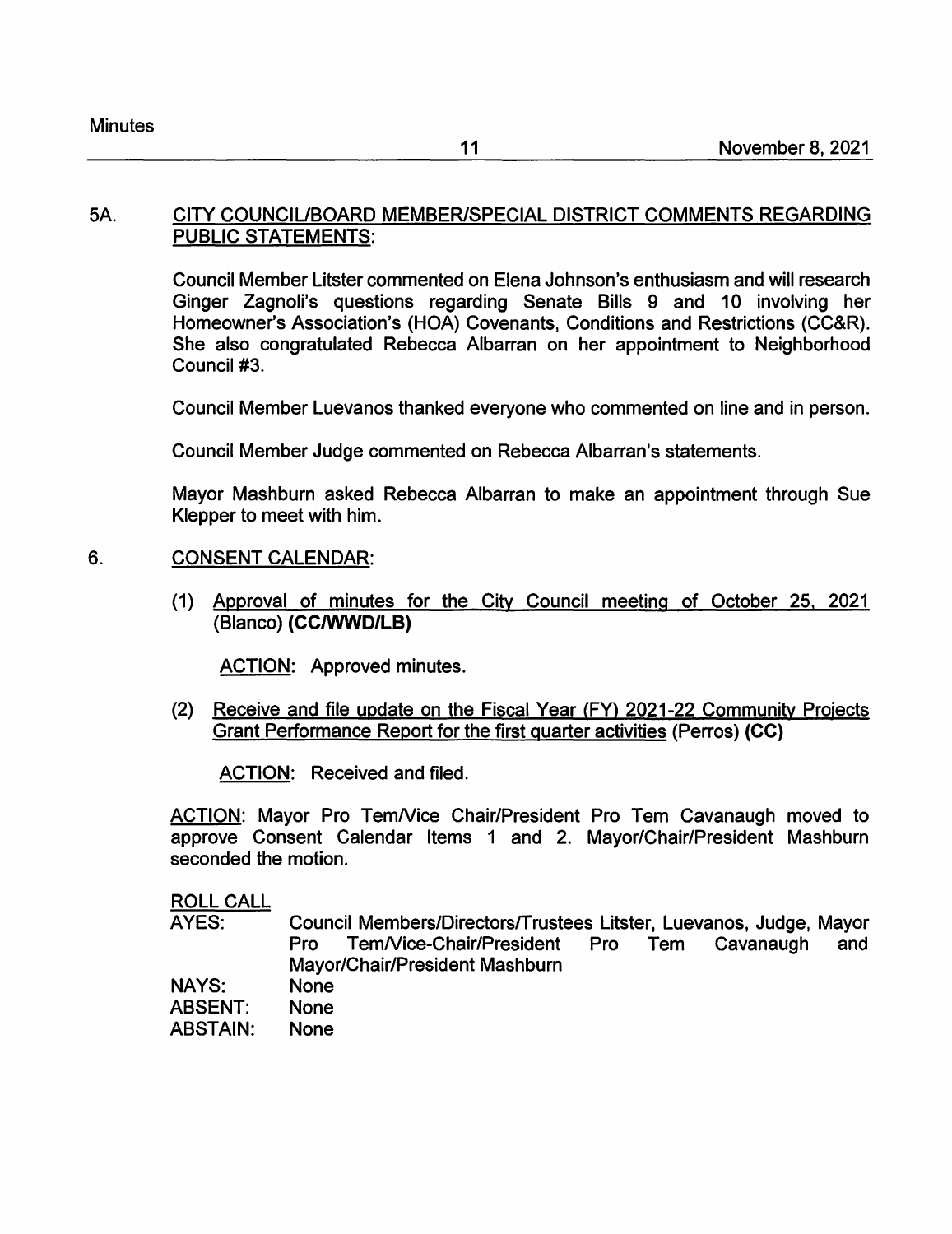# 7. CONTINUED BUSINESS:

7 A. Second Reading Ordinance 1329 approving Z-S-2021-0005 amending the City of Simi Valley Zoning Map for selected sites identified in the 2021-2029 Housing Element: and adoption of the Mitigated Negative Declaration and Mitigation Monitoring Plan for the proiect (Perras) **{CC}** 

> Ordinance No. 1329 -AN ORDINANCE OF THE CITY COUNCIL OF THE CITY OF SIMI VALLEY APPROVING Z-S-2021-0005 AMENDING THE CITY OF SIMI VALLEY ZONING MAP FOR SELECTED SITES IDENTIFIED IN THE 2021-2029 HOUSING ELEMENT; AND ADOPTION OF THE MITIGATED NEGATIVE DECLARATION AND MITIGATION MONITORING PLAN FOR THE PROJECT

> ACTION: Council Member/Director/Trustee Luevanos moved to adopt Ordinance No. 1329. Council Member/Director/Trustee Judge seconded the motion:

## ROLL CALL

AYES: Council Members/Directors Trustees Litster, Luevanos, Judge, Mayor Pro Tem/Vice Chair/President Pro Tem Cavanaugh and Mayor/Chair/President Mashburn

**NAYS:**  ABSENT: None None

ABSTAIN: None

- 8. NEW BUSINESS:
- BA. Direction to staff regarding how public statements will be received at future City Council meetings (Argabrite) **{CC}**

ACTION: Council Member/Director/Trustee Luevanos moved to receive public statements at City Council meetings both in person and via Zoom during the State of Emergency Declaration. Mayor Pro Tem/Vice Chair/President Pro Tem Cavanaugh seconded the motion.

| Council Members/Directors/Trustees Litster, Luevanos, and Mayor |
|-----------------------------------------------------------------|
| Pro Tem/Vice-Chair/President Pro Tem Cavanaugh                  |
| Council Member/Director/Trustee Judge and Mayor/Chair/President |
|                                                                 |
|                                                                 |
|                                                                 |
|                                                                 |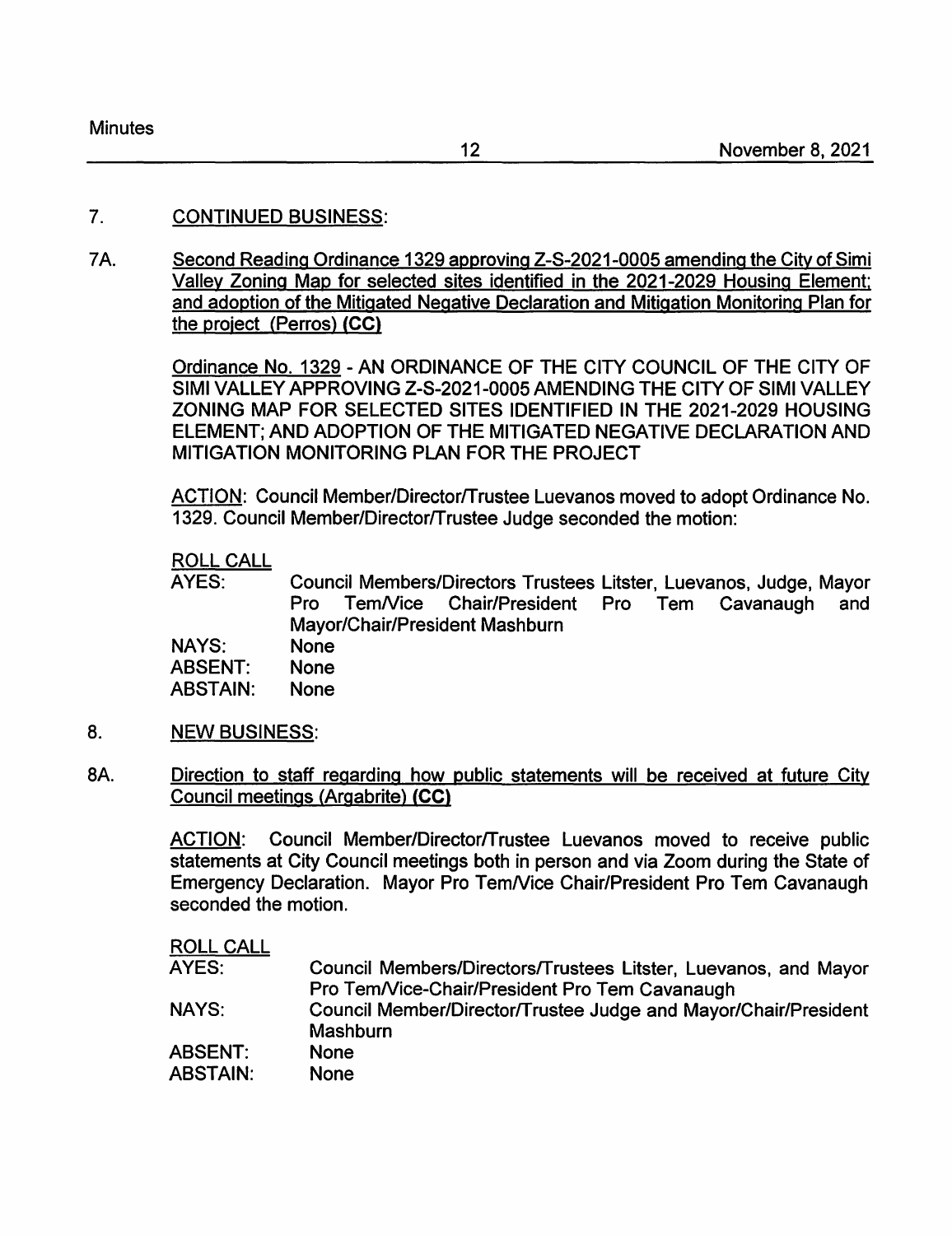#### 9. REPORTS:

#### 9A. City Council/Board Member/Trustees/Special District Member Reports:

Council Member Judge reported he attended the groundbreaking for the 1800 Tapo Canyon Boulevard Industrial Center, he participated in the Simi Valley Street Fair, and attended the Southern California Association of Governments (SCAG) Transportation Committee and Regional Council meetings. In addition, he reported he attended the Ventura County Transportation Commission meeting, the 30<sup>th</sup> anniversary of the Ronald Reagan Presidential Library, the Council On Aging meeting, and met with Habitat for Humanity about a future project.

Council Member Litster reported she attended the Chamber of Commerce Legislative meeting, the groundbreaking for the 1800 Tapo Canyon Boulevard Industrial Center, met with a member of the Police Management Association, and attended the Simi Valley Street Fair. She reported she presented a check on behalf of the Simi Valley Education Foundation to benefit the Justin Elementary School Early Learners Academy. Council Member Litster reported she attended the Southern California Association of Governments (SCAG) Policy Committee meeting for Energy and Environment, the 30<sup>th</sup> anniversary of the Ronald Reagan Presidential Library, the Council On Aging meeting, and met with Habitat for Humanity about a future project.

Council Member Luevanos reported she attended the Simi Valley Street Fair, the Youth Council meeting, the Clean Power Alliance Board of Directors meeting, and commented about the celebration of Diwali.

Mayor Pro Tem Cavanaugh commented that October was Cyber Security Safety Month for the American Bankers Association. She reported she was invited and accepted an invitation to attend the New Beginnings Church Women's Conference, participated in the Simi Valley Street Fair, attended the Rancho Simi Recreation and Park District Snow Day event, and met with Habitat for Humanity about a future project. Mayor Pro Tem Cavanaugh recognized Veterans Day, and noted a card signing event sponsored by For the Troops.

Mayor Mashburn reported he met with the new managers of Waste Management, attended the groundbreaking for the 1800 Tapo Canyon Boulevard Industrial Center, attended the Simi Valley Street Fair, the ribbon cutting at Jewel Time, and spoke to a Cub Scout Troop. He reported he attended the 30<sup>th</sup> anniversary of the Ronald Reagan Presidential Library, recognized the Police Explorers Toy Drive that goes through December 11<sup>th</sup>, and met with Habitat for Humanity about a future housing project.